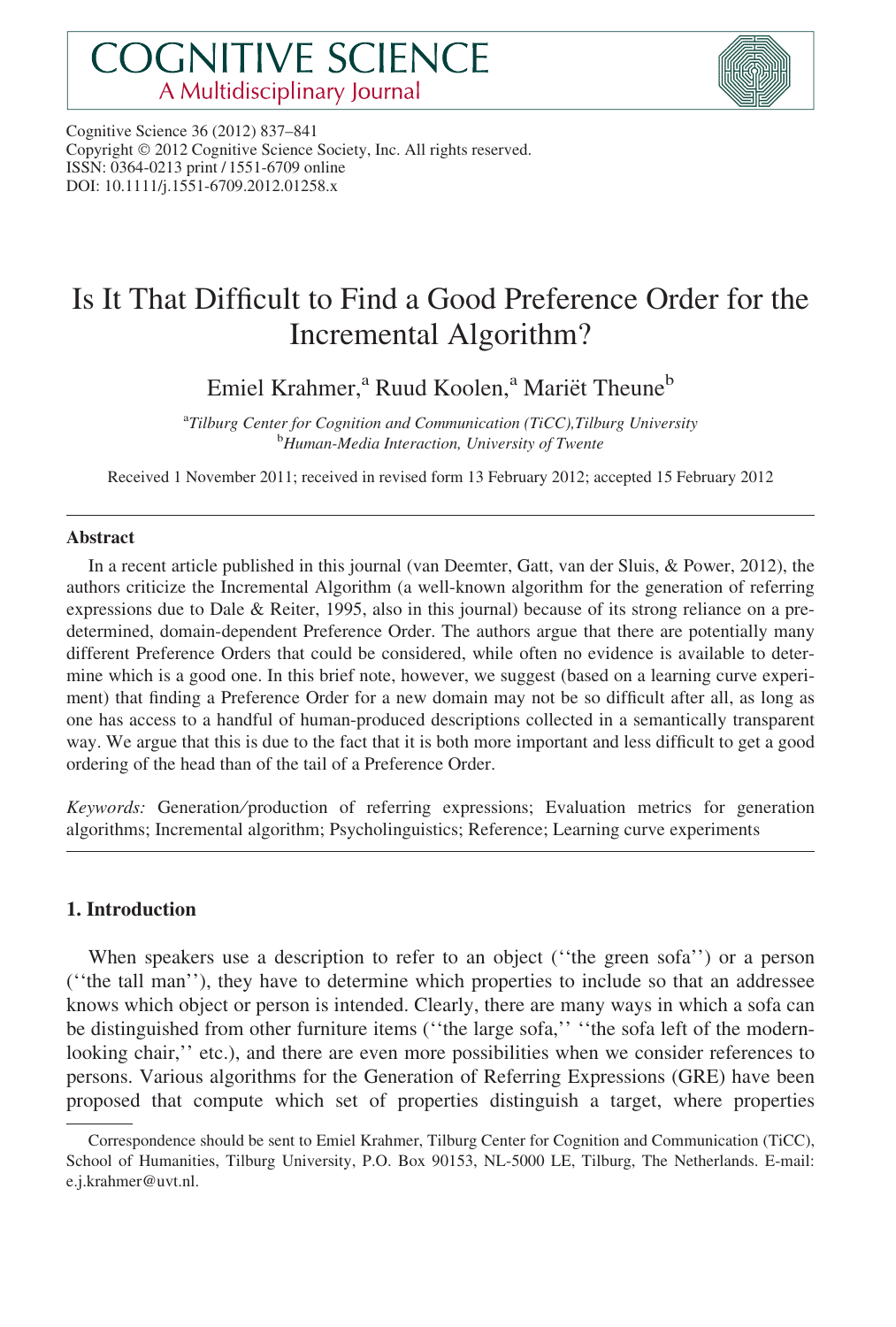themselves are often represented as attribute-value pairs, such as  $\langle$  color, *green*  $\rangle$ , indicating that the target has the value green for the attribute color. In a seminal study, Dale and Reiter (1995) present and compare various algorithms that accomplish this task. One algorithm, which they call Greedy Heuristic (GR), relies on discriminatory power: It chooses properties one by one, at each iteration selecting that property of the intended referent that excludes most of the distractors not previously ruled out. An alternative that Dale and Reiter discuss is the Incremental Algorithm (ia), which relies on the assumption that some attributes (e.g., color) are more preferred than others (e.g., size). This notion is formalized using a preference order (po), which is a list of attributes through which the ia iterates, selecting an attribute-value pair if it helps distinguishing the target from one or more of the distractors. Dale and Reiter point out that po<sup>s</sup> may vary from one domain to another, and should be determined empirically.

Recently, van Deemter et al. (2012) presented an extensive evaluation of the various algorithms discussed in Dale and Reiter (1995). In their paper, van Deemter and colleagues emphasize the crucial role of the po when evaluating the ia. They show that, both in a furniture and in a people domain, the ia outperforms the gr algorithm with a ''good'' po, while the opposite holds when the ia relies on a ''bad'' po. This outcome naturally raises the question ''how 'good' po<sup>s</sup> might be selected'' (van Deemter et al., 2012, p. 6). The authors point out that systematically testing all pos for a given domain quickly becomes impractical, since for a domain where objects can be described using *n* different attributes, there are *n*! Pos to consider. Based on considerations such as these, they conclude that ''someone who is looking for a GRE algorithm for a previously unstudied application domain might do better choosing GR (...), instead of an unproven version of the IA'' (van Deemter et al., 2012, p. 31).

However, it seems to us that it should first be determined how difficult it really is to find a ''good'' po. Perhaps only a handful or even only one human-produced description is needed to make an educated guess about the po for a certain domain. One way to find out is by running a learning curve experiment, in which randomly selected sets of human-produced referring expressions (increasing in size) are used to determine the ranking of attributes on a po, after which the ia (with the various, resulting pos) can be evaluated in the same way as was done by van Deemter et al. (2012). In this letter, we report on exactly such an experiment, thereby extending the findings of van Deemter and colleagues.

#### 2. Experiment

#### 2.1. Method

For our experiment we relied on the TUNA data-set, extensively described in van Deemter et al. (2012). This semantically transparent corpus contains referring expressions for two domains (furniture and people), and it has been used for comparative evaluation in the REG Challenges (2007–2009). To determine pos, we used 165 furniture descriptions and 136 people descriptions from the training set of the REG Challenge 2009. For evaluating the ia, we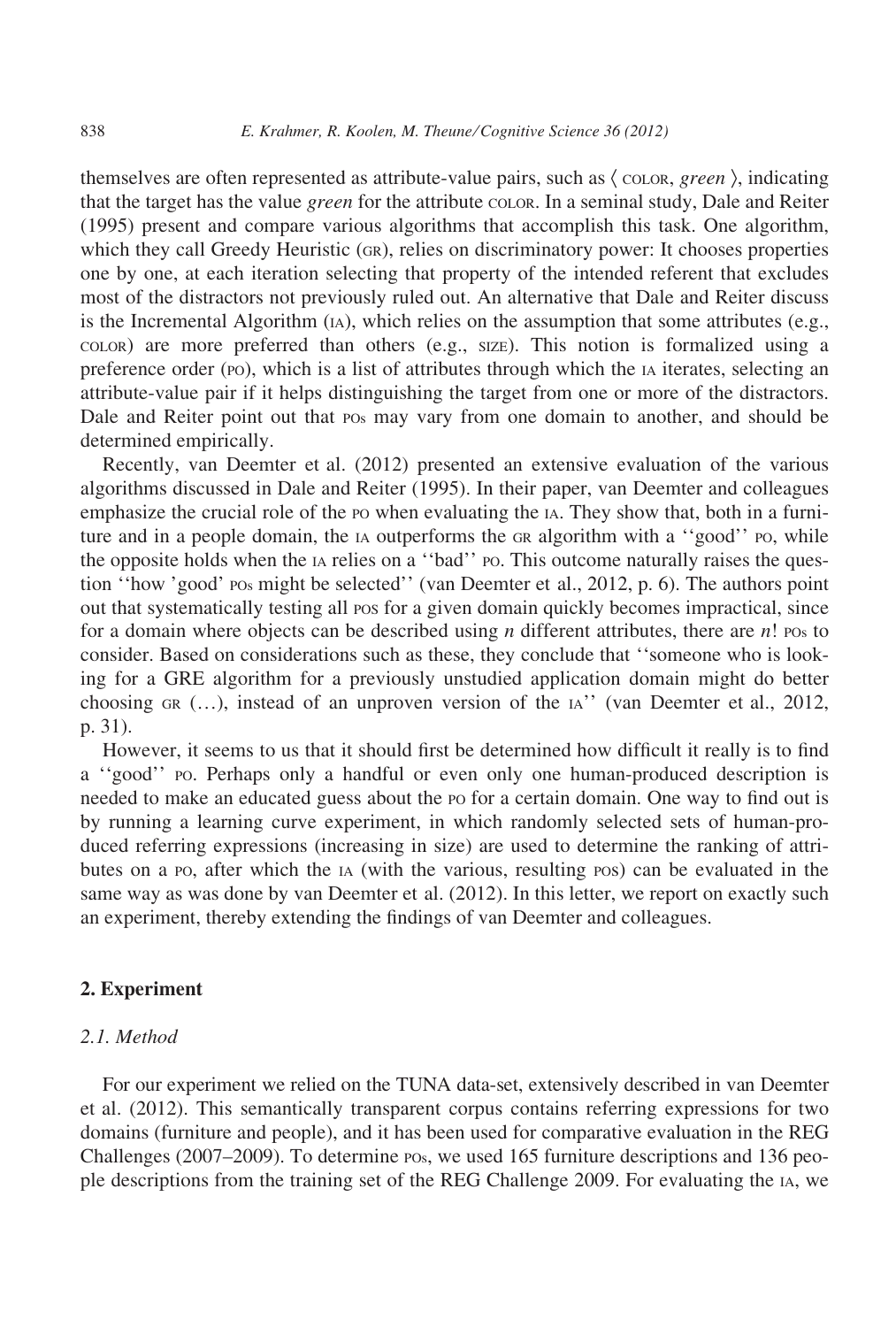used 38 furniture descriptions and 38 people descriptions from the 2009 REG Challenge development set.

We used randomly selected subsets for each domain of the training set, with set sizes of 1, 5, 10, 20, 30, 40, and 50 descriptions, as well as the entire set. Because the accidental composition of a training set may strongly influence the results, especially for small training sets, we created five different sets of each size. The training sets were built up in a cumulative fashion: We started with five randomly selected sets of size 1, then added four randomly selected descriptions to each of them to create five sets of size 5, etc.

The rank of an attribute on a po was determined by counting the number of descriptions that include this attribute in a given set. Van Deemter et al. (2012) likewise relied on frequencies (as well as on psycholinguistic evidence) to determine promising po<sup>s</sup> (which, incidentally, turned out to be easier to find for the furniture than the people domain), but, crucially, where they only computed frequencies over their entire development set, we specifically consider subsets (of increasing sizes).

Consider determining a po based on a set of one description, say ''the large chair.'' Two attributes are mentioned in this description (size and type) and hence have frequency 1; these are placed at the head of the po. Other attributes (such as color and orientation) are not mentioned (frequency 0), and these are placed at the tail of the po. This gives a partial ordering of attributes. However, the ia requires a complete ordering, so when two or more attributes occur in a single training set with the same frequency, we decided to rank them alphabetically (clearly, as set size increases, frequencies will more often be enough to completely rank all attributes). The resulting po for our example would be  $\zeta$  size, type, color,  $ORIENTATION$ ). Note that like Dale and Reiter (1995), but contrary to van Deemter et al. (2012) we check whether type is in the description after running the ia and include it when it was not added earlier. Nothing hinges on this for the experiment we describe here, however.

Once a po has been determined, we run the ia with this po on the test set and evaluate the performance in terms of Dice and prp, as van Deemter et al. (2012) do. Dice measures set overlap between a generated set of properties and those produced by a human speaker, ranging from 0 (no overlap) to 1 (complete overlap);  $PRP$  is the perfect recall percentage, the proportion of times when the ia achieves a Dice score of 1.

#### 2.2. Results

Table 1 summarizes the results and reveals a clear picture. For the Furniture domain, a set size of five descriptions is sufficient to reach top performance both in terms of Dice and prp. For the more complex People domain the results are slightly more varied, and increasing set sizes generally give numerically higher scores. However, it is important to note that even here the first few descriptions clearly have the biggest impact; moving from set size 1 to set size 10, for example, yields a prp improvement of 0.137, while moving from set size 10 to the entire set gives a prp improvement of 0.105. For Dice, this is even clearer: From set size 1 to 10 gives an increase of 0.16, while moving from 10 to the entire set improves the Dice score with only 0.04.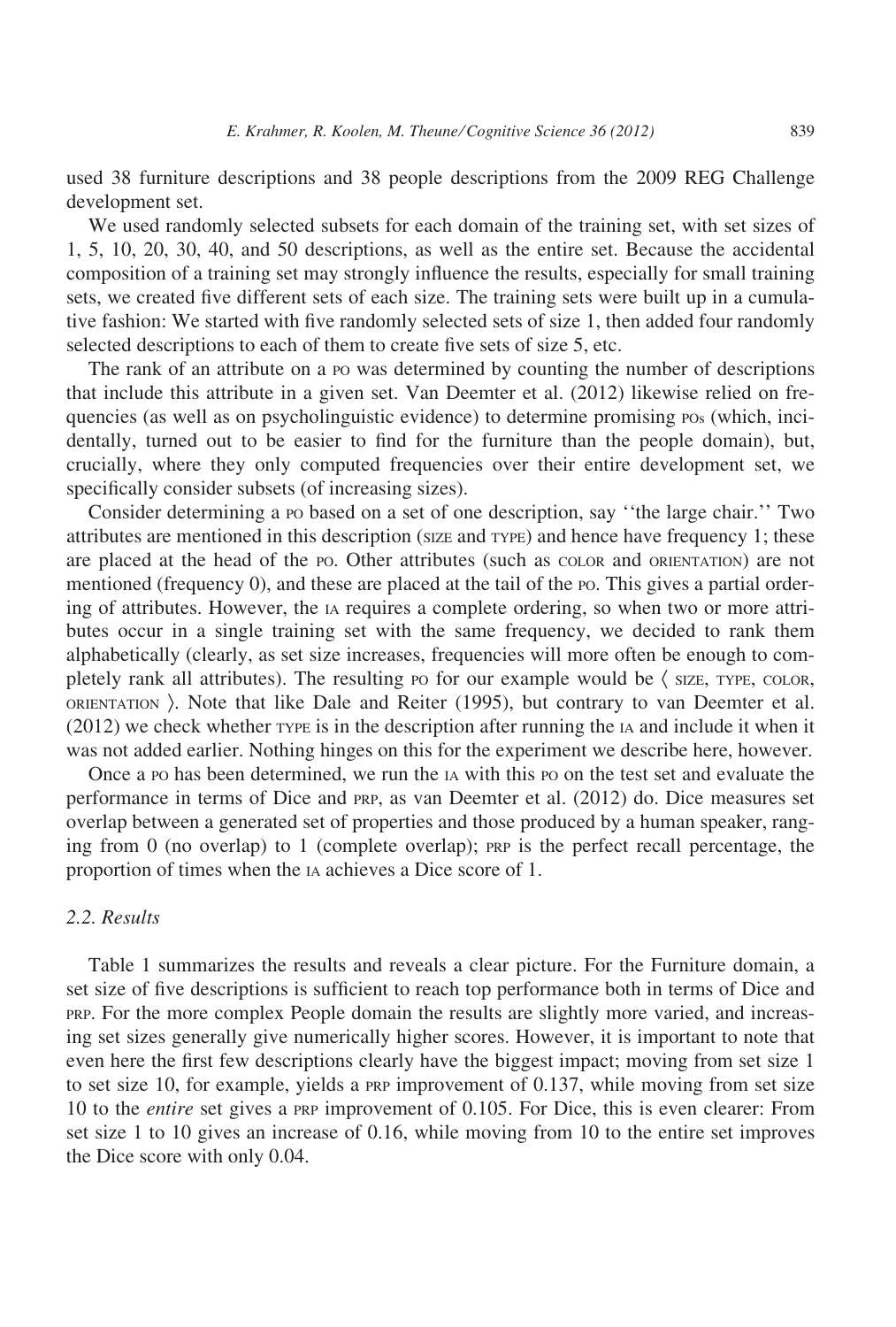| <b>Size</b> | Furniture |       | People |       |
|-------------|-----------|-------|--------|-------|
|             | Dice      | PRP   | Dice   | PRP   |
| 01          | 0.764     | 0.368 | 0.519  | 0.074 |
| 05          | 0.829     | 0.553 | 0.605  | 0.158 |
| 10          | 0.829     | 0.553 | 0.682  | 0.211 |
| 20          | 0.829     | 0.553 | 0.710  | 0.221 |
| 30          | 0.829     | 0.553 | 0.682  | 0.153 |
| 40          | 0.829     | 0.553 | 0.716  | 0.263 |
| 50          | 0.829     | 0.553 | 0.718  | 0.279 |
| all         | 0.829     | 0.553 | 0.724  | 0.316 |

Dice and prp scores for the furniture and people domains as a function of training set size; the entire set consists of, respectively, 165 and 136 descriptions

To test for statistical significance, we ran separate analyses of variance (one for each domain) with set-size as a repeated measure, and Dice and PRP as the dependent variables. Planned post hoc pairwise comparisons were made to test which set-size is the smallest that does not perform significantly different from the entire set (we call this the ''ceiling''); we report results both for the standard Bonferroni method, which corrects for multiple comparisons, and for the less strict LSD method from Fisher, which does not. Note that with the more strict Bonferroni method we are inherently less likely to find statistically significant differences between set sizes, meaning that we can expect to reach a ceiling earlier than with the LSD method.

We found statistically significant effects of set size for both the Furniture (Dice:  $F(7,259) = 13.81, p < .001, \eta_p^2 = 0.27$  and prp:  $F(7,259) = 34.31, p < .001, \eta_p^2 =$ 0.48) and the People domains (Dice:  $F(7,259) = 18.47, p < .001, \eta_p^2 = 0.33$  and *PRP*:  $F(7,259) = 5.99, p < .001, \eta_p^2 = 0.14$ , indicating that the number of descriptions from which a po is derived influences the performance of the ia both in terms of Dice and of prp. Crucially, the post hoc tests confirm that, generally speaking, small set sizes are sufficient to reach ceiling performance. For the furniture domain, we (clearly) reached the ceiling at setsize 5. For the People domain, the ceiling for Dice is reached at set-size 10 (both with the Bonferroni and the LSD method), while for prp the ceiling is reached at set-size 40 using the LSD method, and 1 with the Bonferroni method.

#### 3. Concluding remarks

Our experiment shows that even based on a small set of human-produced descriptions we can make an informed guess about what a ''good'' po is. With relatively small sets of descriptions (much smaller than the entire TUNA corpus) we obtain results that are not significantly different from the best performing variant of the ia. Arguably, these results allow two important, related conclusions: (a) Even though, in theory, there are indeed n!

Table 1